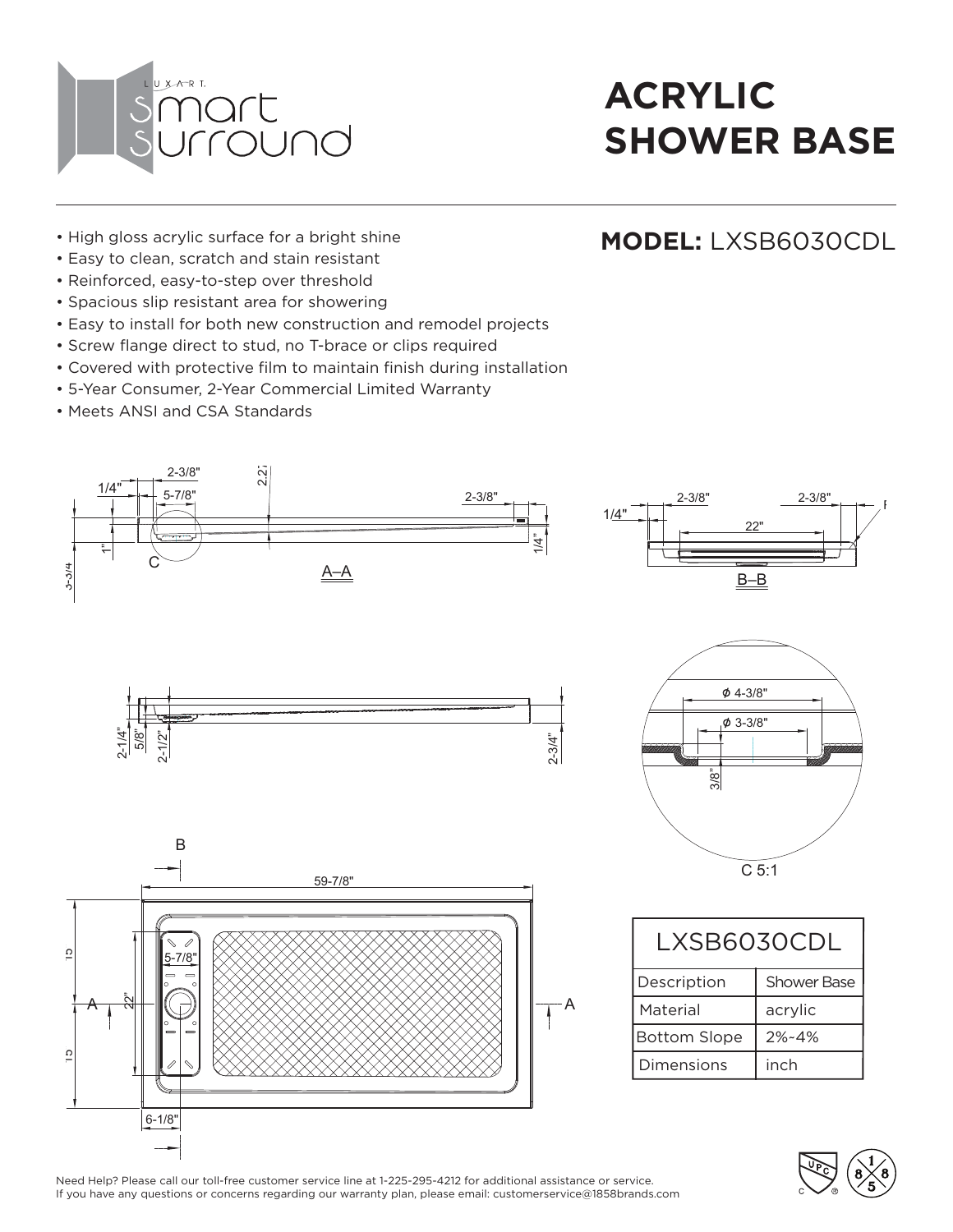

**MODEL:** LXSB6030CDR

- High gloss acrylic surface for a bright shine
- Easy to clean, scratch and stain resistant
- Reinforced, easy-to-step over threshold
- Spacious slip resistant area for showering
- Easy to install for both new construction and remodel projects
- Screw flange direct to stud, no T-brace or clips required
- Covered with protective film to maintain finish during installation
- 5-Year Consumer, 2-Year Commercial Limited Warranty
- Meets ANSI and CSA Standards



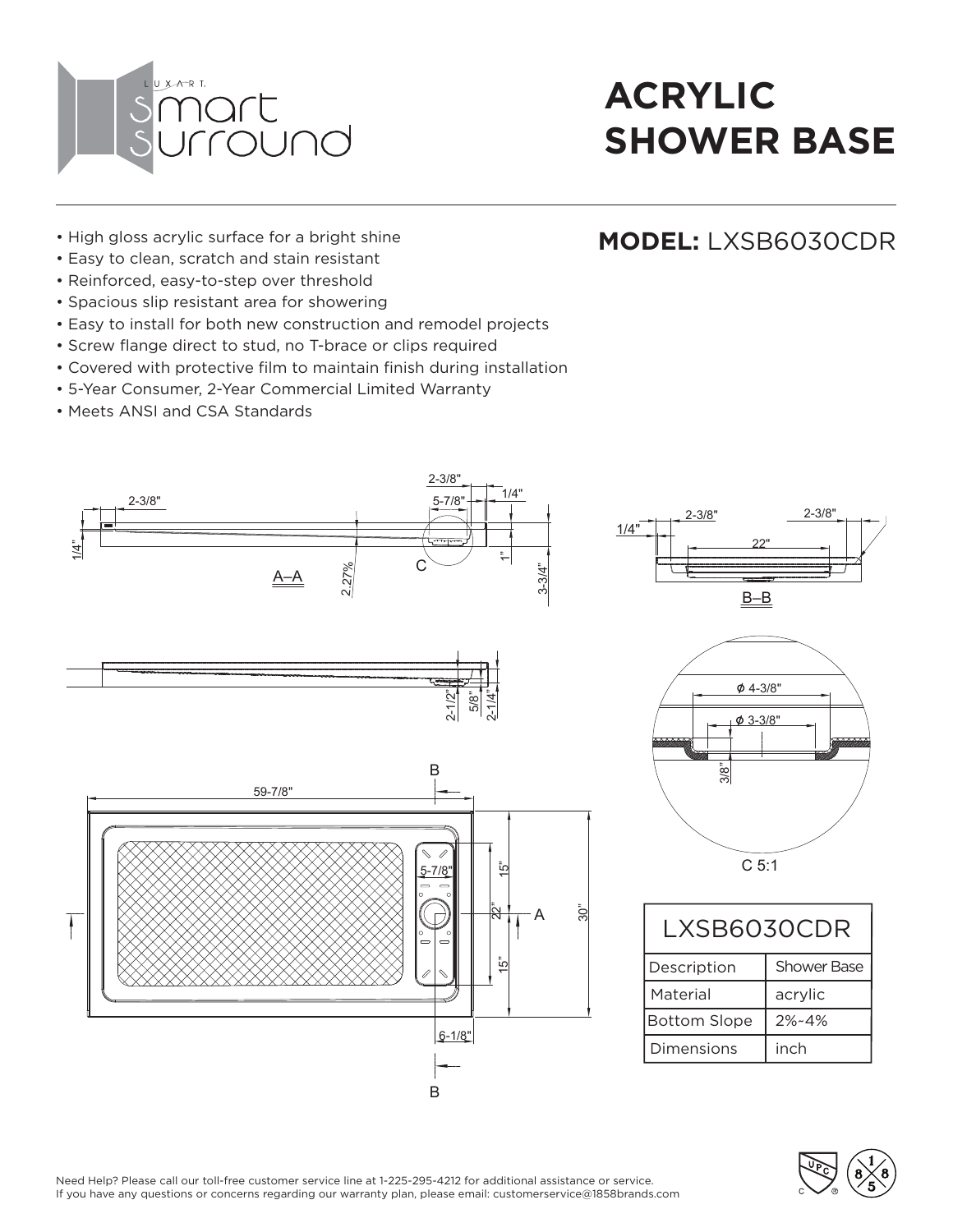

- High gloss acrylic surface for a bright shine
- Easy to clean, scratch and stain resistant
- Reinforced, easy-to-step over threshold
- Spacious slip resistant area for showering
- Easy to install for both new construction and remodel projects
- Screw flange direct to stud, no T-brace or clips required
- Covered with protective film to maintain finish during installation
- 5-Year Consumer, 2-Year Commercial Limited Warranty
- Meets ANSI and CSA Standards



#### **MODEL:** LXSB6032CDL